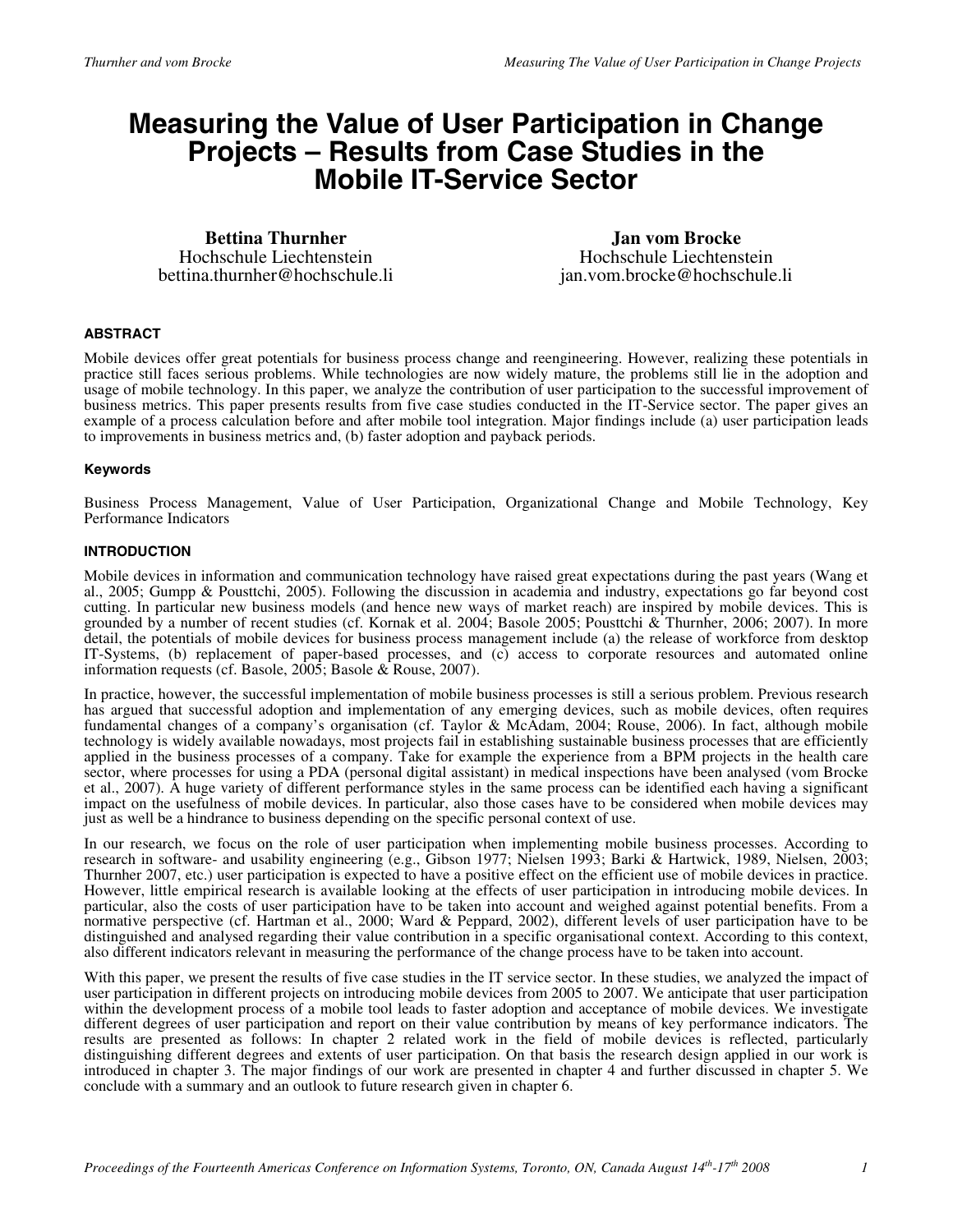# **RELATED WORK**

The Standish Group investigated a set of industry projects (365 industrial responses involving more then 8300 applications) and the main reasons for project failure. The most important reasons for project interruption were: (1) lack of management support and (2) a lack of user involvement (Standish Group, 2001). Obviously, strong *user participation* during mobile tool development is necessary to fulfil individual requirements of the target user group and to address the need of the mobile devices within business processes.

The investigation of positive impacts of *user involvement* and *user participation* on system acceptance has been done extensively within the ICT literature over the last 30 years of ICT research, e.g., (Kaasinen, 2005; Nielsen, 2003; Pedersen, 2002; Ives & Olson, 1986; Lucas 1974). The terms *user participation* and *user involvement* are often used inter-changeably in the Information System literature. However, in other disciplines, the concepts are accorded separately and have precise meanings (Barki & Hartwick, 1989). In order to address this anomaly, Barki and Hartwick argue that the term user participation be utilized in reference to development-related activities and behaviours of users and their representatives during the development process, and that user involvement be used to refer to the subjective psychological state that reflects the level of importance and personal relevance of the information system to users. These researchers also argue that user participation is one of the more important concepts, of user involvement.

*User participation contributes to improve system quality by: (a) providing a more accurate and complete assessment of user* information requirements (Norton & McFarland, 1975, Robey & Farrow 1982), (b) providing expertise about the organization and the system (Lucas, 1974). (c) avoiding development of unacceptable or unimportant features (Robey & Farrow 1982) and (d) improving user understanding of the system (Lucas, 1974; Robey & Farrow 1982).

*User participation leads to increased system acceptance by: (a)* developing realistic expectations about system capabilities (Gibson, 1977), (b) providing an arena for bargaining and conflict resolution about design issues (Keen, 1981), (c) leading to system ownership by users (Robey & Farrow 1982) (d) decreasing user resistance to change (Lucas, 1974) and (e) committing users to the system (Lucas, 1974).

Whereas the *importance of user participation* has been pointed out in the literature in the last decades (e.g., Lucas, 1974; Barki & Hartwick, 1989, Nielsen, 1999; Nielsen, 2003; Pousttchi & Thurnher 2007) the integration of users within the software development processes is still not considered in its entirety throughout industry and especially within the IT-Service sector. The development of tools is possible without user participation in the design process – but deployment will be more cumbersome due to adoption and acceptance barriers amongst end users (Henneman, 1999). Moreover, the importance and benefits of user participation and participatory design have been widely investigated(e.g., Schuler & Namioka 1993; Muller 2003).

Whereas linking usability considerations and user participation to the impact on business metrics have been investigated, e.g., by Nielsen, 2003; in depth investigations targeted at mobile applications in the IT-Service sector are missing so far. Nielsen (2003) stated in his report that he estimates "… spending about 10% of a project's budget on usability activities doubles usability".

In the findings section we present a process calculation *before* and *after mobile tool integration* for IT-Service execution. The calculation is based on (Hirschmeier 2005; Roth 2004)

The next section describes the research design, the case study companies and the KPIs which have been investigated.

## **RESEARCH DESIGN**

To investigate the impact of varying extends of user participation on KPIs within mobile business processes, we applied case study research as it is appropriate for examining practice-based problems, since it allows a researcher to capture the knowledge of practitioners and investigate *business impact* of methods or systems (Anda, 2003; Benbasat et al., 1987; Creswell, 2002; Eisenhardt, 1989). Where there is no ideal number of cases which should be investigated in case study research, Eisenhardt suggests conducting four to ten case studies: "With fewer than four case studies it is often difficult to generate theory with much complexity and its empirical grounding is likely to be unconvincing, unless the case has several mini-cases". (1989 p. 545) With more than ten cases it becomes difficult to cope with the complexity and saturation degree is already achieved (cf. Eisenhardt, 1989). Within this paper 5 case studies have been undertaken in order to meet the suggestions of Eisenhardt (1989) from a research perspective.

The studies were carried out in the IT-Service sector. A basic IT-Service process starts with a service request from the customer. Those requests are classified according to predefined *Service Level Agreements (SLAs)* with the customer. Dispatching of the service requests is then arranged by the dispatching/head-office department of the IT-Service company. As a next step service technicians execute service tasks (e.g., repair, installation and maintenance of office machines). IT-Service technicians are, e.g., engineers who work on the customers' side. Technicians are called either periodically (e.g., continuous support for a set of devices) or on-demand if unexpected events occur (e.g., machine break-down). A major challenge is to schedule IT-Service technicians to individual tasks properly (supported by the head-office/dispatcher) to fulfil service tasks. After service task execution the technicians have to capture and transmit job related data (e.g., working- and driving time, number of used spare parts). In the paper-based process this has been done on a paper-form which was transmitted to a desktop-system (normally at the end of a working week by the technician or head-office staff). When job data was available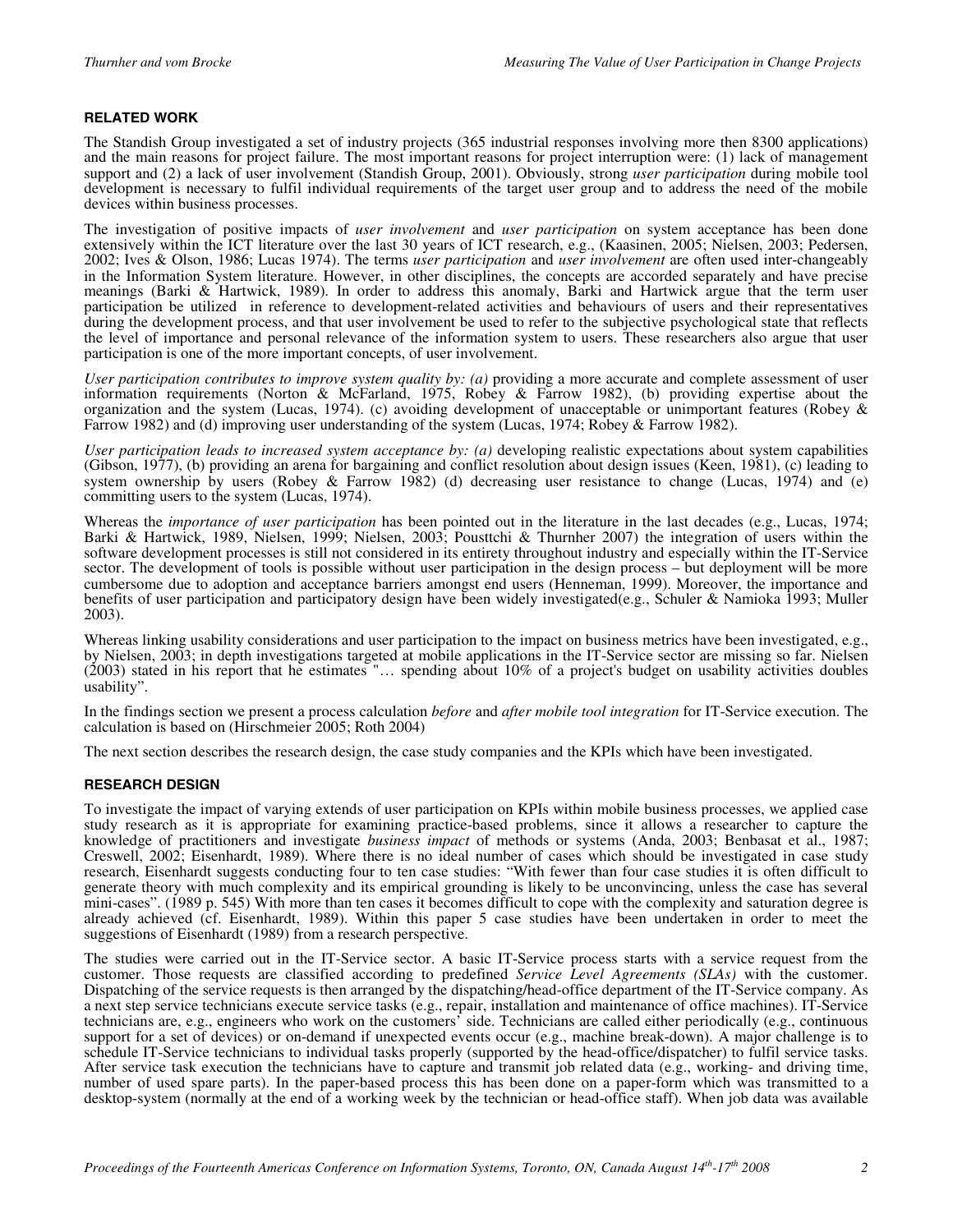head-office/finance department could start with the billing process (prepare and send bill to the customer). Through the application of mobile devices an improvement of KPIs within the mobile business process is expected.

In order to find evidence for measuring the value contribution of user participation, we refer to the concept of *business impact* (ITIL, 2005). In the ITIL literature, impact is a measure of business criticality, often equal to the extent to which an event (e.g., periodical service request or unexpected machine breakedown) leads to distortion of agreed Service Level Agreements (SLAs). We took the ITIL standard as a starting point and discussed relevant performance indicators together with the CEOs and CTOs of the case study companies. The following key performance indicators (KPI) have been agreed upon.

| <b>KPI</b>                          | Definition                                                                                                                                                                                           |  |  |  |
|-------------------------------------|------------------------------------------------------------------------------------------------------------------------------------------------------------------------------------------------------|--|--|--|
| Time to Bill                        | Duration [in days] from task completion to invoice submission.                                                                                                                                       |  |  |  |
| <b>SLA-Rate</b>                     | Service Success Rate $\left[\text{in } \%\right]$ is defined as the ratio of the duration from service request to<br>fulfilment of the request related to the agreed (in the customer contract) SLA. |  |  |  |
| Work-Load in<br>the head-<br>office | Work load [in $\%$ ] in the head-office derived from the number of incoming calls (by<br>technicians) and e.g. sales personnel.                                                                      |  |  |  |
| Paper-<br>handling time             | Paper handling time [in days] is the duration from task completion until the submission of<br>performance data (working-, driving-time and number of used spare-parts) to head-office.               |  |  |  |
| Payback<br>Period                   | The return on investment [PP in years] is defined as the amortization time of mobile tool<br>integration (development and deployment costs) vs. reduced cost through mobile tool usage.              |  |  |  |
| Tool<br>Acceptance                  | Attitudes towards usage and intentions to use the technology. This includes adoption and<br>transition barriers from the paper-based to the mobile tool supported process. Tools                     |  |  |  |
|                                     | acceptance is based on interviews and mapped to a nominal scale [1 . low, 2  high end user<br>acceptance]                                                                                            |  |  |  |
| <b>Process</b><br>Calculation       | Example of a process calculation <i>before</i> and <i>after mobile tool deployment</i> .                                                                                                             |  |  |  |

**Table 1. KPI Definition and Measurement Approach**

A change of KPI was measured through pre- and post mobile tool integration analysis of the above described performance measures. Moreover, through the interviews data was validated and refined. KPIs where captured in the same granularity in all case study companies, this was assured through a measurement template provided by the researcher.

Despite the numerous above mentioned value propositions and the need for including the end user within software development of mobile devices - within industry projects user involvement is still not widely applied (e.g., Nielsen 1993; Barki & Hartwick 1989; Thurnher 2007) . In order to investigate and clarify the value contribution of user participation within the development process of mobile solutions we formulated the following research questions (RQ).

*RQ: What impact has user participation - in the development phase of mobile tools - on business process key performance indicators after deployment?*

Expecting an improvement on the identified KPIs, we focus on the degree of change (KPI improvement). For instance, we expect a correlation regarding the degree of user participation and positive impact on KPIs.

For data gathering CEO, CTO, project managers and end users of the mobile application have been questioned with semi-<br>structured questionnaires in face-to-face or via telephone interviews. Interviews lasted 1 hour to 1.5 h (interviewees) of the case studies have been selected based on their *role in the organization* and their *level of experience* with existing system and processes. Moreover, interviewees have been selected according to their functions within the mobile application project (El-Amrani et al., 2006).

[Table 2](#page-3-0) provides an overview of the case study companies and shows the varying degrees of user participation within the mobile tool development process. User participation in all phases means that during the entire development cycle (requirements analysis, design, prototyping, implementation, and maintenance) the users have been involved through interviews, questionnaires and trials. Little user involvement refers to the fact that users where only involved in the implementation phase; mainly the selection of mobile devices.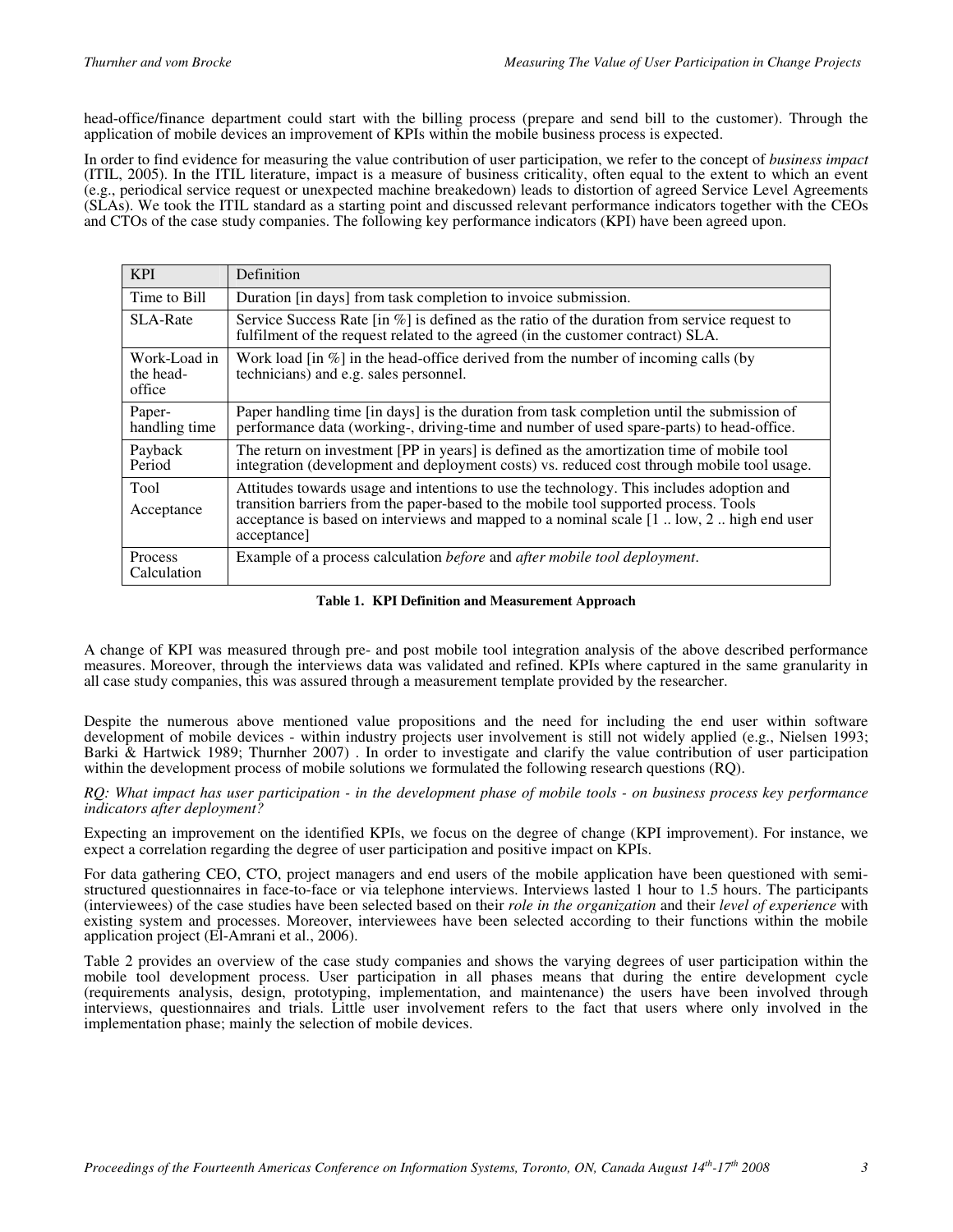<span id="page-3-0"></span>

| Company                                          | <b>Provided Service</b>                     | $#$ user             | Architecture                         | Degree of User Participation                                     |
|--------------------------------------------------|---------------------------------------------|----------------------|--------------------------------------|------------------------------------------------------------------|
| 1) Telecommunicat<br>ion Service<br>Provider     | Technical customer<br>service               | Large<br>(12,000)    | Client/Server                        | Little involvement; mainly in<br>device selection and testing    |
| 2) Municipal<br><b>Utility Company</b>           | Technical customer<br>service               | Medium               | Client/Server                        | User participation in all phases                                 |
|                                                  |                                             | (1,000)              |                                      |                                                                  |
| 3) IT-Service<br>Provider                        | Technical customer<br>service               | <b>Small</b><br>(40) | ASP solution.<br>browser-<br>enabled | User participation in all phases                                 |
| 4) Toll Collection<br>and Railway<br>Maintenance | Technical customer<br>service and trainings | Mini<br>(7)          | ASP solution.<br>browser-<br>enabled | Little user involvement; mainly in<br>the device selection phase |
| 5)Machine<br>Construction<br>Company             | Technical customer<br>service               | Large<br>(3,500)     | Client/Server                        | User participation in all phases                                 |

## **Table 2. Case Studies Description**

All five case studies have been longitudinal studies in the IT-Service sector within different industries and lasted from 6 to 15 months. Interviews have been transcripted and fed back to the interviewees in order to reduce possible errors and clarify misunderstandings. For data gathering CEO, CTO, project managers and end users of the mobile application have been questioned with semi-structured questionnaires (30 questions) in face-to-face or via phone interviews. Table 3 gives an overview of the case study interviewees:

| <b>Interviewees</b>            | Method                 | Interviewee's Background |
|--------------------------------|------------------------|--------------------------|
| Interviewee 1 (Telco)          | Face-to-face           | Technical                |
| Interviewee 2 (Telco)          | Face-to-Face           | <b>Business</b>          |
| Interviewee 3 (Telco)          | Face-to-Face           | <b>Business</b>          |
| Interviewee 4 (Telco)          | Face-to-Face           | Technical                |
| Interviewee 5 (Utility)        | Face-to-Face           | <b>Business</b>          |
| Interviewee 6 (Utility)        | Telephone              | Technical                |
| Interviewee 7 (IT Service)     | Face-to-face           | Technical                |
| Interviewee 8 (IT Service)     | Face-to-Face           | Technical                |
| Interviewee 9 (IT Service)     | Face-to-face/Telephone | Technical                |
| Interviewee 10 (IT Service)    | Face-to-Face           | <b>Business</b>          |
| Interviewee 11 (Toll Collect.) | Face-to-Face           | <b>Business</b>          |
| Interviewee 12 (Toll Collect.) | Face-to-Face           | Technical                |
| Interviewee 13 (M. Construct.) | Telephone              | Technical                |
| Interviewee 14 (M. Construct.) | Face-to Face/Telephone | <b>Business</b>          |

## **Table 3. Interviewees of the Case Studies**

In the following section major findings of our work will be summarized.

## **FINDINGS**

In this section we present the results related to the KPIs in the case study companies under investigation.*?*

We were able to observe that a higher degree of user participation led to a faster / increased improvement of KPIs and vice versa within companies with a lower degree of user participation (e.g., only device selection phase) a lower acceptance rate and a smaller improvement of KPIs (e.g., longer PP period) could be identified.

The business process improvement values are mainly given in percent as absolute numbers have referred to company sensitive data.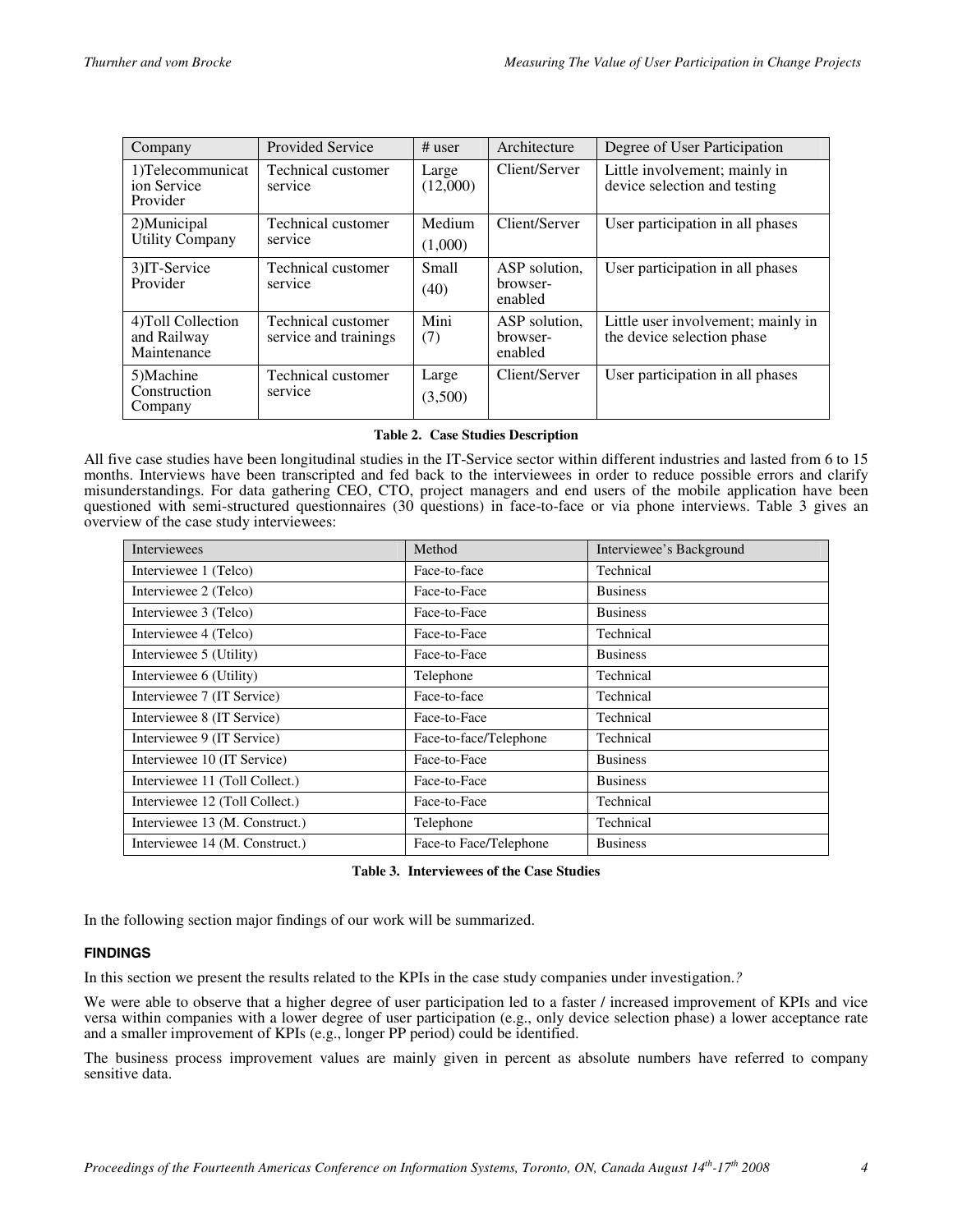| <b>KPI</b>             | <b>Improvement Capabilities (Management Goal)</b>                                                                                                             |  |  |  |
|------------------------|---------------------------------------------------------------------------------------------------------------------------------------------------------------|--|--|--|
| Time to Bill           | Paper-based processes required too much time.                                                                                                                 |  |  |  |
|                        | Management Goal: Reduction of "time to bill"                                                                                                                  |  |  |  |
| <b>SLA-Rate</b>        | Limited access to knowledge bases and spare-part availability impede efficient<br>task completion.                                                            |  |  |  |
|                        | Management Goal: Improvement of SLA Rate.                                                                                                                     |  |  |  |
| Work-Load in the head- | Missing online-communication requires additional call-backs in the head-office.                                                                               |  |  |  |
| office                 | Management Goal: reduce work load in the head-office                                                                                                          |  |  |  |
| Paper-handling time    | Missing online completion of tasks requires rework effort, performed daily or<br>once per week.                                                               |  |  |  |
|                        | Management Goal: reduce duration until submission of performance data.                                                                                        |  |  |  |
| Payback Period         | The development and integration of mobile tools require additional costs;<br>nevertheless.                                                                    |  |  |  |
|                        | Management Goal: saving by replacing the paper-based process should lead to a<br>short PP.                                                                    |  |  |  |
| <b>Tool Acceptance</b> | A higher acceptance leads to faster improvements on KPI and lowers adoption<br>and transition barriers from a paper-based to a mobile tool supported process. |  |  |  |

## **Table 4. KPI Improvement Capabilities**

In the following further information on the results will be given, referring to each of the key performance indicators listed above.

## **Time to Bill**

As head-office staff have faster (directly after job completion or at the end of a working day) job data access the time to bill could be reduced considerably by **75 to 50%,** including single item billing and total accounts. In the case study companies (case 2, 3 and 5) with user participation in all phases of mobile tool development the time to bill increased by 75% (e.g. from 21 working days down to 5 working days). In cases 1 and 4 the time to bill improvement was 50%.

## **SLA-Rate**

The SLA-rate increased by **30 to 40%.** This means that in 30 to 40% of all service cases the technician can execute the job within the agreed SLA-time period (e.g., within 24 hours after service request receipt). This is due to improved information e.g., the service order, problem description and spare-part availability, as well as customer reachability. Again in companies with a higher degree of user participation the improvement was  $40\%$  whereas in case 1 and 4 it only reached an improvement of 30% improvement.

## **Work-Load in the head-office**

Call and work-load in the head-office have been reduced by **45 to 50%.** This was due to the fact that technicians where able to gather information (e.g., detailed customer address, prior occurred problems at a customer, spare part availability) autonomously after mobile tool integration. Within the paper-based process a technician had to call the head-office to retrieve this data. Gained resources have been used in e.g., book keeping or administrative tasks. Again in cases 2,3 and 5 with a high degree of user participation work-load reduction was 50% whereas, in cases 1 and 4 the improvement reached 45 %.

## **Paper-handling time**

The reduced paper-handling time for the technicians was 80% (e.g. from 30 minutes for job data capturing per job down to 5 minutes). This was due to the fact that double data entry could be eliminated completely (entering the paper-based form into a desktop-system). This improvement was observed in all case study companies whereas transition time (switching from the paper-based to the mobile tool supported process) was considerably longer in those cases with lower degrees of user participation (2-3 months: case 2, 3 and 5; versus 6 months: case 1 and 4).

## **Payback Period**

The PP could be achieved within all case study companies within less than 3 years (for hard- and software components this should be under 3 years as the useful life span is relatively low). PP in the Telecom Company was 2.5 years and in the Utility- and IT Service Company was 1.5 years. In the Toll Collection Company it took 1.6 years. And in the Machine Construction Company only 1.3 years. Shorter PP-times have been observed in cases with a high degree of user participation. During the interviewees we found out that this was due to smoother adoption and transition phases of the mobile tool supported workflow. The time for double process execution, paper-based and mobile was reduced by about 6 months in cases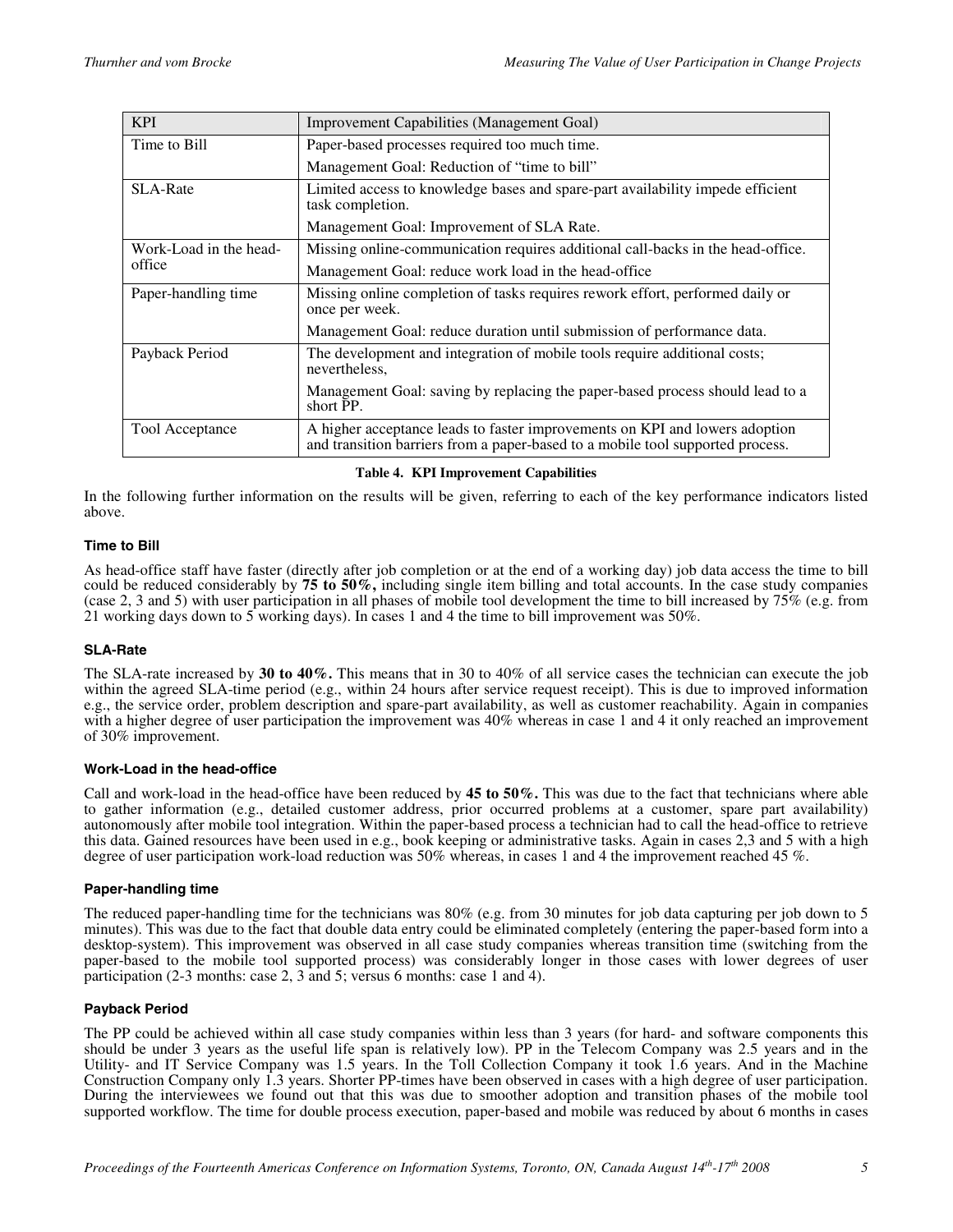with user participation in all development phases. Whereas, this could be a general characteristic of the companies and is related to a faster payback period the interview data provides strong evidence that this is linked to a higher degree of user participation. High user participation fostered tool acceptance and thereby reduced the time needed for switching from a paper-based to the mobile tool supported process.

## **Tool acceptance**

Tool acceptance varied in the case study companies according to the degree of user participation versus user involvement. We could observe that, the higher the degree of user participation was in the development process of the mobile tool, the higher the acceptance and the intension of mobile usage after deployment was. In case studies, companies with little user involvement tool acceptance and workflow change have been cumbersome. In Case Study Company 2, 3 and 5 we observed a high user participation and high user acceptance, while in Case Study Company 1 and 4 we observed little user involvement and a low user acceptance.

## **Process Calculation**

We present an example of a core business process (repair execution) of a process calculation before and after mobile tool deployment. The calculation is based on Case 3 and 4 but data is modified due to confidentiality reasons. We compare the process calculation with data from Case 4 to illustrate the variance. Reasons for (time) variance lay of course in the company size, application domain but also in the extent of user participation. Within those cases the same tool was implemented and adaptations of the interface have been minimal. Per working hour for IT-Service technicians \$ 45 are considered. Duration is indicated in minutes. The number of customers is 100 and a repair task is executed 5 times per year at each customer. Data retrieval refers to the customer service order, address and SLA-rate.

| <b>Work Tasks</b>                                 | Duration in min.<br>Case 3 | Duration in min.<br>Case 4 | Cost in \$<br>Case 3 | Cost in \$<br>Case 4 |
|---------------------------------------------------|----------------------------|----------------------------|----------------------|----------------------|
| Receive data & print                              |                            | 8                          | 3.75                 | 6,00                 |
| Drive to customer & repair                        | 60                         | 90                         | 45.00                | 67,50                |
| Capturing of performance data<br>(manually)       |                            | 15                         | 3.75                 | 11,25                |
| Capturing of performance data<br>(electronically) | 15                         | 30                         | 11.25                | 22,50                |
| <b>Sum</b>                                        | 85                         | 143                        | \$63.75              | 107,25               |

**Table 5: Process Calculation: Repair Execution before Mobile Tool Integration**

After the mobile tool integration the same process can be executed without redundant data entry and electronic data retrieval and transmission by the technician is enabled. This lead to the following improvements:

| <b>Work Tasks</b>                                 | Duration in min.<br>Case 3 | Duration in min.<br>Case 4 | Cost in \$<br>Case 4 | Cost in \$<br>Case 4 |
|---------------------------------------------------|----------------------------|----------------------------|----------------------|----------------------|
| Data retrieval                                    |                            |                            | 1.50                 | 1,50                 |
| Drive to customer $&$ repair                      | 60                         | 90                         | 45.00                | 67,50                |
| Capturing of performance data<br>(electronically) | 10                         |                            | 7.50                 | 3,75                 |
| <b>Sum</b>                                        | 72                         | 97                         | \$54.00              | 72,75                |

## **Table 6: Process Calculation: Repair Execution after Mobile Tool Integration**

Savings per process step for the core process repair execution stand at \$ 9.75. Multiplied by 100 customers and 5 annual executions of the process per customer this leads to a total saving of \$ 4,875.00. For Case 4 the savings reach \$ 23,000. The above presented calculation shows an isolated process (repair execution) for one period only. A more detailed and long-term calculation (3 to 4 years) lies beyond the scope of this paper and will be part of our future work.

Some ideas on the contribution of these findings are discussed in the following chapter.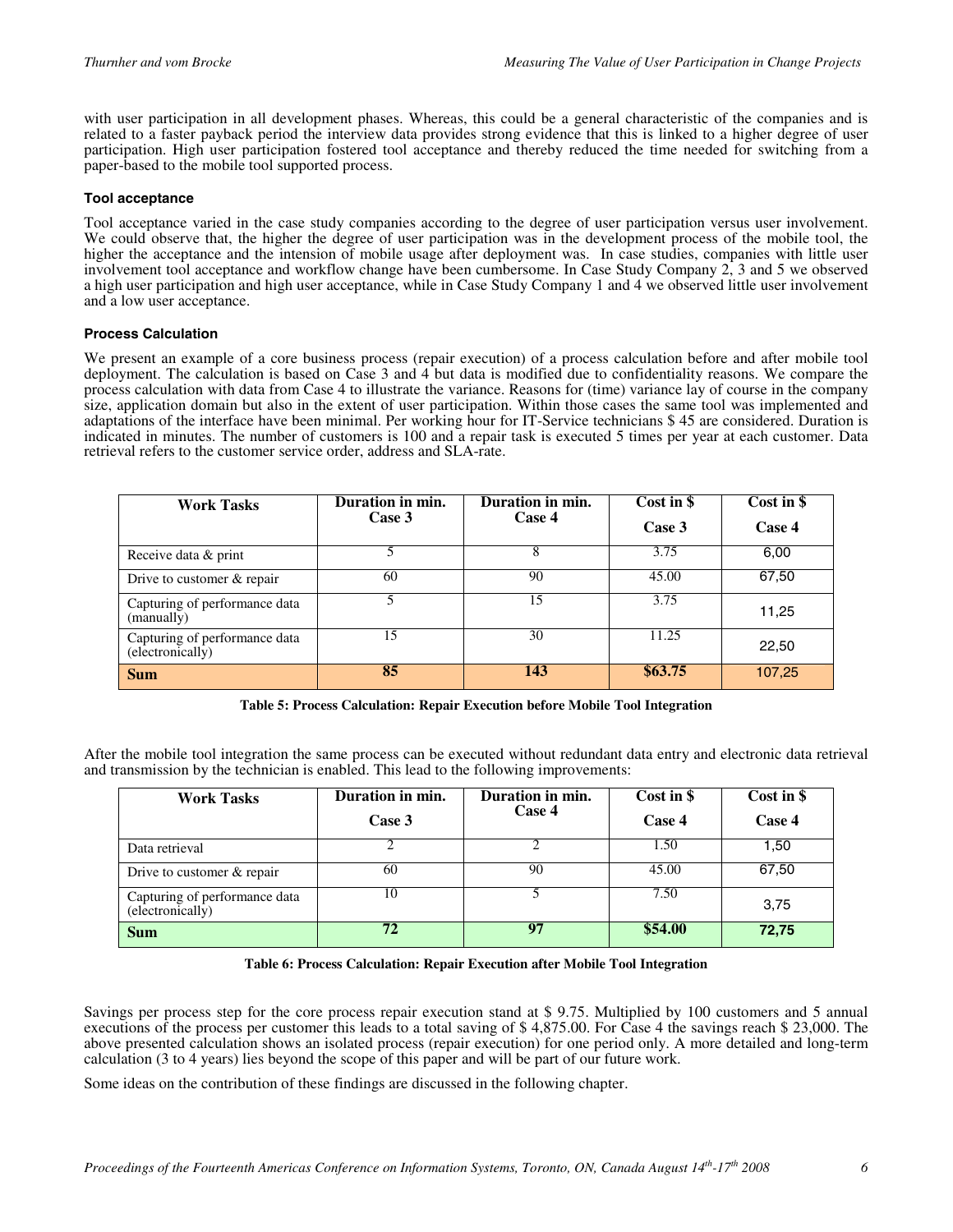# **DISCUSSION**

We are aware that the value propositions (KPI improvement) within the five case studies might also have some biases caused by factors other than ser participation. Those factors could be:

#### **User motivation**

While we could investigate that acceptance and intension to use the mobile application increased when user participation was established during tool development; the users' motivation and technology affinity in general might have also influenced adoption speed and therefore several KPIs like the tool acceptance and the PP. The avoidance of redundant data entry and cumbersome data retrieval (e.g., customer data, availability of spare parts) were further important factors of user motivation for mobile tool usage and acceptance.

#### **Training of mobile device usage and educational background**

Although we have captured the degree of mobile device usage of the subjects and related them to performance measures (the time for job data capturing with the mobile application), training and educational background of users are important factors of ICT usage. The Telecommunication Company provided extensive trainings (several days in iterative cycle) but had a very low degree of user participation (only in the device selection phase). Adoption and acceptance took much longer than in the IT Service Providing Company where training was very short (one day) but user participation was established throughout the entire development cycle. The same stereotypes as in the Telecommunication Company could be observed in the Municipal Utility and the Toll Collection Company. In the Machine Construction Company same results as in the IT Service Providing Company have been achieved. These findings have domain bias of the IT-Service area and generalizability of results for other domains is a matter of discussion.

#### **Organisational pressure**

The degree to which management puts pressure on employees by directives was not a major research question of this work. Nevertheless, we assume that organisational pressure in German- and Austrian companies is comparable and further investigations of theses factors would lead into the work of cultural differences and the basic work of Hofstede (1991) which was not part of this research.

## **CONCLUSION**

With this paper we presented the results from five industry case studies analysing the impact of user participation on the success of introducing mobile devices in business processes and positive impacts on business metrics. In our examination within the IT-Service sector 2 out of the 5 companies had a low degree of user participation. 3 companies had user participation within all phases of mobile tool development and business process redesign. The study gives evidence that user participation within the development process of mobile tools (a) leads to reduced adoption and transition barriers as well as (b) improvements in business metrics, especially the return on investment.

These findings provide a basis for further research on the value contribution of user participation and positive impacts of HCI investments on the achievement of corporate goals e.g. improvement of KPIs.

Working with the results, however, we should consider that the nature of case study research brings along some limitations. In particular, we should be aware that the results may be different when addressing other context situations. Further research will therefore focus on studies in order to evaluate these findings against the background of a larger empirical basis. Moreover, process calculations will be executed for long-term  $(3 \text{ to } 4 \text{ years})$  observations where we will compare the savings and benefits of the mobility supported business processes against costs and investments.

## **REFERENCES**

- 1. Anda, B. (2003) Empirical studies of construction and application of use case models, PhD Thesis, University of Oslo.
- 2. Barki, H. and Hartwick, J. (1989) Rethinking the concept of user involvement, MIS Quarterly, 13, 1, 53–63.
- 3. Basole, R. (2005) Mobilizing the enterprise: A conceptual model of transformational value and enterprise readiness, *Proceedings of the 2005 American Society for Engineering Management Conference*, Virginia Beach.
- 4. Basole, R. and Rouse, W. B. (2007) Towards the Mobile Enterprise: Readiness and Transformation, IDEA Group Publishing.
- 5. Benbasat, I., Goldstein, D. K., and Mead, M. (1987) The case research strategy in studies of information systems, *MIS Quarterly*, 11, 3, 369-386.
- 6. Creswell, J. W. (2002) Research Design: Qualitative, Quantitative, and Mixed Methods Approaches,  $2<sup>nd</sup>$  edition, Sage Publications.
- 7. Eisenhardt, K. M. (1989) Building theories from case study research, *Academy of Management Review*, 11, 4, 532–550.
- 8. El-Amrani, R., Rowe, F. and Geffroy-Maronnat, B. (2006) The effects of enterprise resource planning implementation strategy on cross-functionality, *Information Systems Journal*, 16, 1, 79–104.